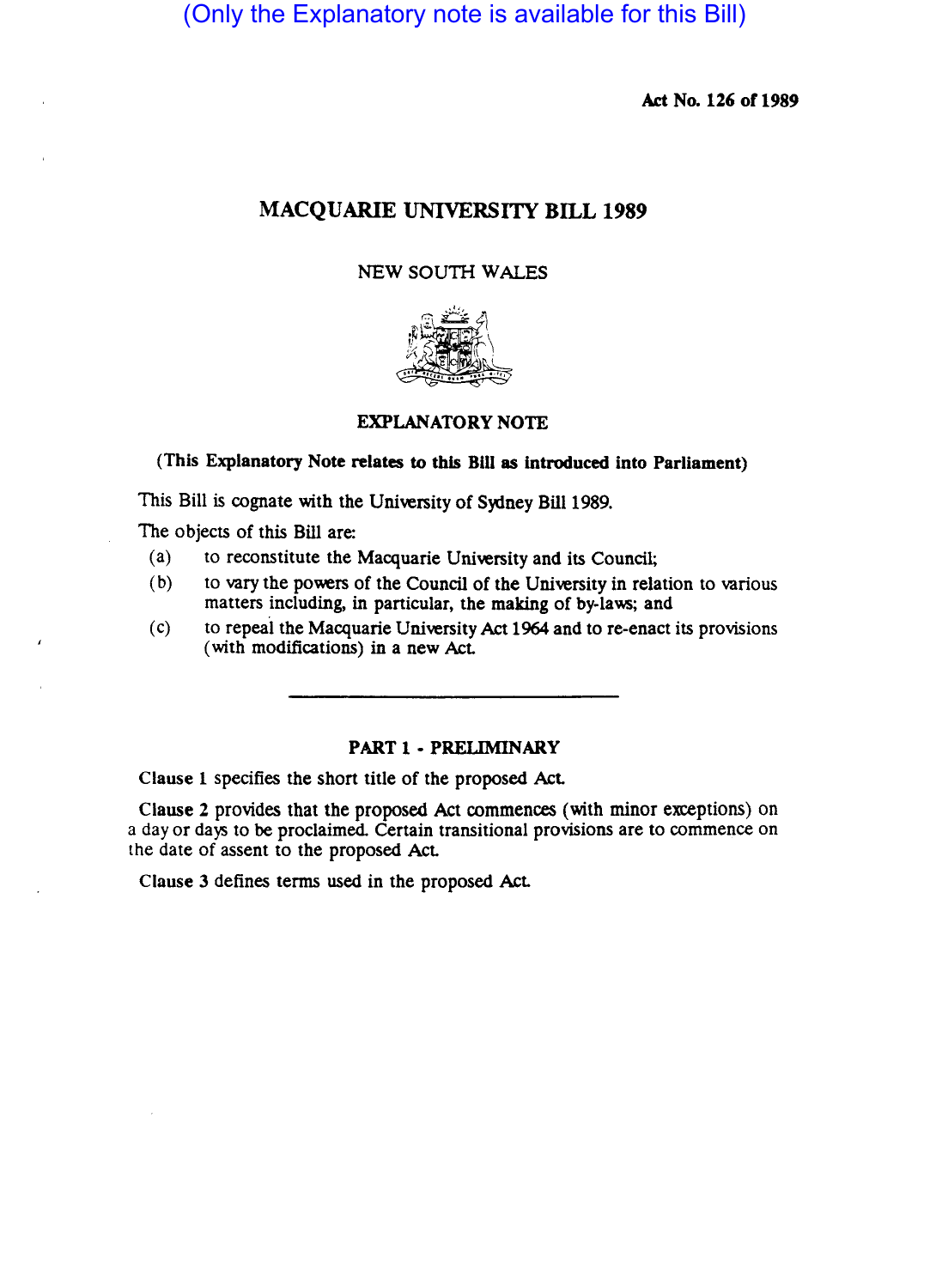## PART 2 • CONSTITUTION AND FUNCTIONS OF THE UNIVERSITY

Clause 4 establishes the University.

Clause 5 provides for the incorporation of the University.

Clause 6 specifies the functions of the University.

Clause 7 empowers the University, for the purpose of exercising its functions. to provide such facilities for its students as it considers desirable.

### PART 3· THE COUNCIL, AUTHORITIES AND OFFICERS OF THE UNIVERSITY

Clause 8 establishes a Council of the University which is to be the governing authority of the University.

Clause 9 provides that the Council of the University shall consist of parliamentary. official, appointed and elected members.

Clause 10 contains provisions relating to the Chancellor of the University.

Clause 11 contains provisions relating to the Deputy Chancellor of the University.

Clause 12 provides that the Vice-Chancellor is the principal executive officer of the University.

Clause 13 designates the Governor as the Visitor of the University.

Clause 14 describes the University Convocation.

Clause 15 establishes an Academic Senate of the University.

## PART 4 • FUNCTIONS OF COUNCIL

#### Division 1 - General

Clause 16 invests the Council with miscellaneous powers relating to academic, staffing and other matters.

Clause 17 permits the Council to delegate its functions.

#### Division 2 - Property

Clause 18 specifies the powers of the Council reiating to propenyand places certain restrictions on the Council dealing with land of the University.

Clause 19 gives the Council, subject to certain restrictions, the control and management of land of the Crown on which the University is conducted.

Clause 20 provides for the resumption or appropriation of land for the benefit of the University.

Clause 21 provides for the vesting in the University of land of the Crown on which its activities are conducted.